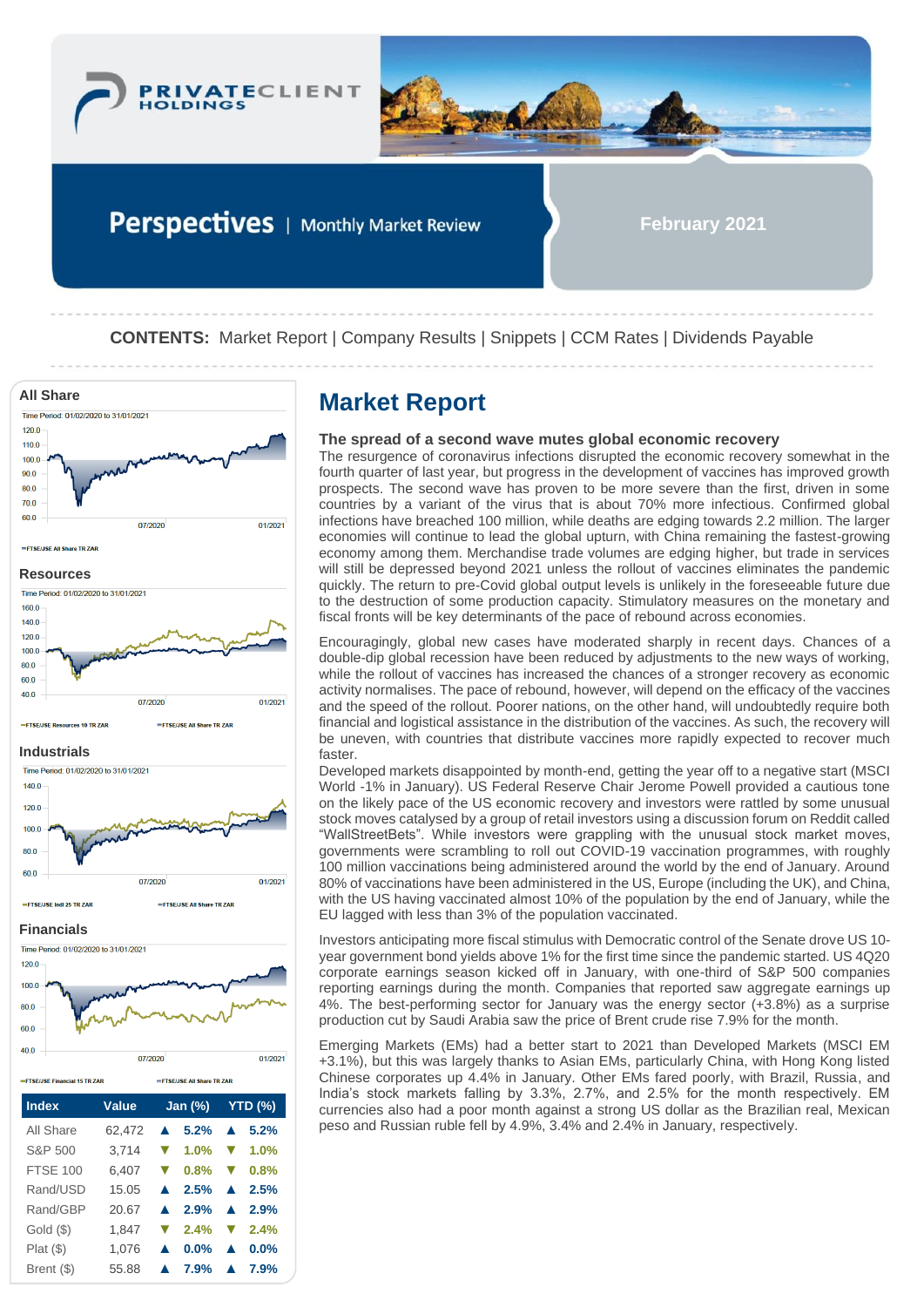#### **JSE scores a third-consecutive month in the green**

South African equities outperformed global and EM peers, with the All-Share Index gaining 5.2% for the month. Resources benefited from a weaker rand and industrials gained as the global economy continues to normalise. The outlook for the South African economy has improved slightly: it is estimated that the economy contracted by 7.1% in 2020 (versus initial estimates of -8%) and will rebound by 3.6% in 2021. The IMF, however, has continued to express serious concerns about the country's level of indebtedness. Investors will keenly eye the February Budget Speech for indications of the path government chooses to take in addressing these concerns. Expectations are that numerous tax hikes are on the cards, particularly with regard to so-called sin-goods and services. Another Value Added Tax (VAT) hike, however, is highly unlikely, given the pressure under which South African consumers find themselves.

The South African Reserve Bank (SARB) kept the repo rate unchanged (as broadly expected) at 3.5% following its January Monetary Policy Committee Meeting. The SARB has indicated that the slow pace of economic growth means that inflation is likely to remain rangebound. It has, however, cited concerns about a weaker rand, higher oil prices and an increase in administered prices as reasons for staying its hand on additional rate cuts. The most recent core inflation print, for December, still showed the local economy experiencing very little inflationary pressure at 3.3%, in line with expectations and right towards the bottom of the SARB's target inflation range. Bond yields were fairly stable for the month as SA 10-year government bond yields ended January largely unchanged at 8.7%.

South Africans suffered a full month of level 3 lockdown restrictions to start 2021, leaving them without access to alcohol, beaches, and parks for January, with movement restrictions appearing to have helped the country past the peak of its recent second wave COVID-19 outbreak. As South Africans awaited details on their vaccine rollout programme, local stocks managed to string together a third-consecutive positive month for the first time in 2 years (FTSE/JSE Capped SWIX +3.1% in January), with the local market rallying by 20% since the end of October 2020, to claw its way back above pre-pandemic highs.

Naspers and Prosus were back to leading from the front, up 15% and 9% for the month respectively. Diversified materials also performed strongly in January (+5%) as production updates showed that weak volumes in 2020, as a result of pandemic disruptions, were balanced out by higher commodity prices and a weaker rand. Amongst those stocks sensitive to domestic economic activity, it was a mixed bag, with banks and insurers having a disappointing month (DSY -16.2%, FSR -6.2% and NED – 5.5%), while retailers delivered decent monthly returns (WHL +13.6%, SPP +2.4% and MRP +1.3%). Most consumer retail companies reported festive season sales updates in January, which generally surprised the market positively, driving a particularly strong rally in some of the more credit-driven retailers such as Lewis and Truworths, which were each up by more than 20% in January.

# **Company Results**



#### **Nature of Business**

Impala Platinum Holdings Ltd. engages in the business of mining, refining, and marketing of platinum group metals. Its products include platinum, palladium, rhodium, ruthenium, iridium, gold, and silver as well as base metals such as nickel, copper, cobalt, and chrome. It operates through the following segments: Mining, Impala Refining Services, Chrome Processing, and Other. The Mining segment comprises of Impala, Zimplats, Marula, and Afplats. The Impala Refining Services includes metals purchased and toll-refined materials. The Other segment consists of South Africa, Zimbabwe, and Investment in Associates. The company was founded in 1973 and is headquartered in Northlands, South Africa.

#### **Latest Results**

The Covid-19 pandemic significantly disrupted and impacted business performance during the second half of the financial year. While operational preparedness for Covid-19 began in earnest in January 2020, operational disruptions began to manifest at the end of Q3 FY2020 and were a marked feature of Q4 FY2020, resulting in an opportunity cost of 290 000 ounces 6E in concentrate production. The Group delivered marginally lower mine-to-market 6E concentrate volumes of 2.5 million ounces, a 5% decline from the comparable period. Maiden contributions from Impala Canada and stable deliveries from the Group's Zimbabwean mines offset the impact of Covid-19 on South African production. Operational continuity at the Group's processing assets resulted in a release of excess inventory. Group refined 6E production declined 8% to 2.8 million ounces. Platinum volumes declined by 12% to 1.3 million ounces, while palladium volumes were 2% lower at 892 000 ounces.

Pricing for primary products was robust and, together with rand depreciation, drove substantial improvements in the Group's financial performance. Revenue improved by 44% to R69.9 billion, gross profit increased to R23.3 billion and headline earnings increased to R16.1 billion – or 2 075 cents per share – compared to headline earnings of R3.0 billion or 423 cents per share in the prior year.

#### **Dividend**

The payment of the R973 million interim dividend (125 cents per share) and a final dividend of 400 cents per ordinary share was approved, resulting in a total dividend of 525 cents per share for FY2020.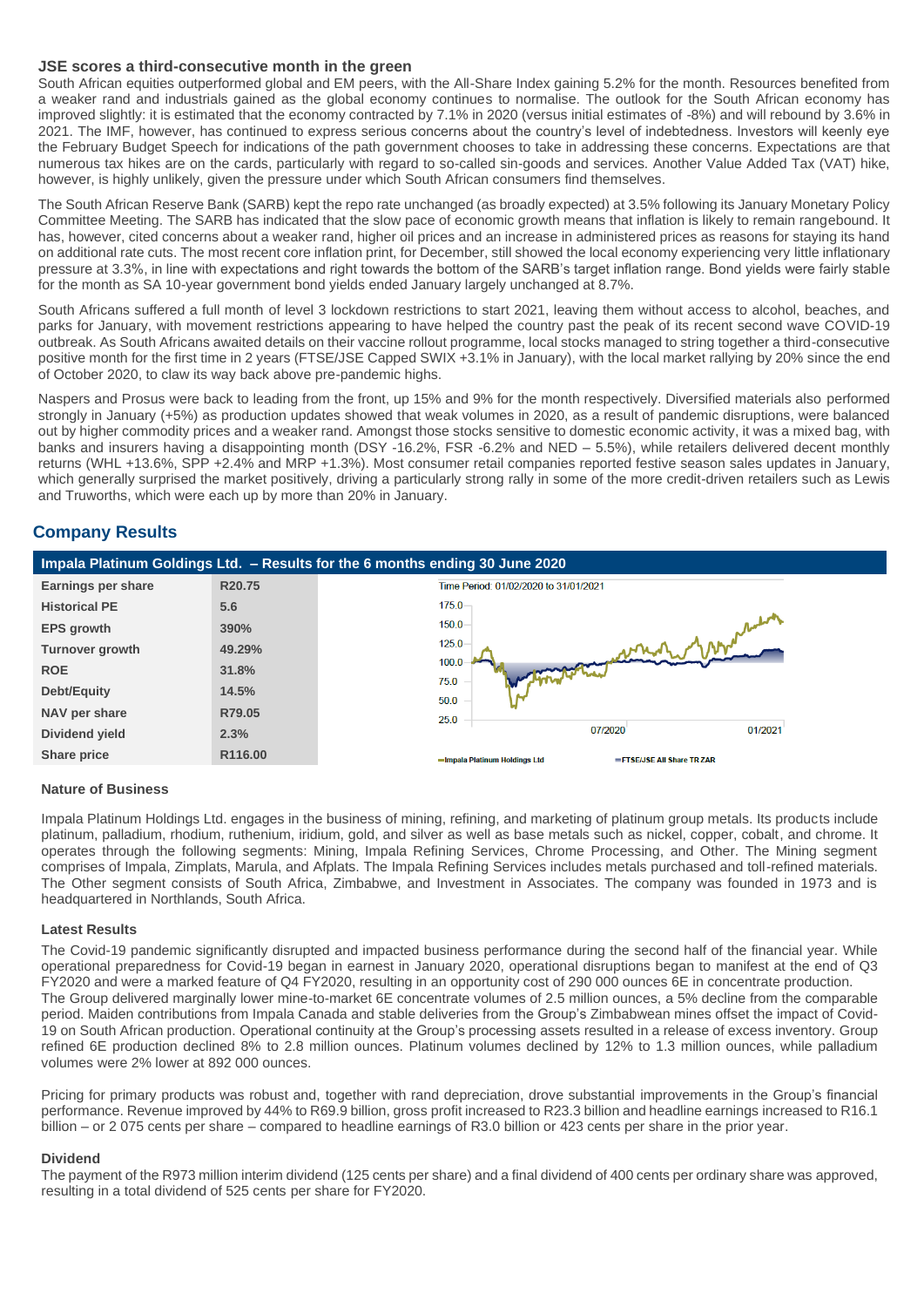

#### **Nature of Business**

The Walt Disney Co. is a diversified international family entertainment and media enterprise. It operates through the following segments: Media Networks, Parks, Experiences and Products, Studio Entertainment and Direct-to-Consumer and International (DTCI). The Media Networks segment includes cable and broadcast television networks, television production and distribution operations, domestic television stations, radio networks and stations. The Parks, Experiences and Products segment owns and operates the Walt Disney World Resort in Florida; the Disneyland Resort in California; Aulani, a Disney Resort & Spa in Hawaii; the Disney Vacation Club; the Disney Cruise Line; and Adventures by Disney. The Studio Entertainment segment produces and acquires live-action and animated motion pictures, direct-to-video content, musical recordings and live stage plays. This segment distributes films primarily under the Walt Disney Pictures, Pixar, Marvel, Lucasfilm and Touchstone banners. The DTCI segment licenses the company's trade names, characters and visual and literary properties to various manufacturers, game developers, publishers and retailers throughout the world. It also develops and publishes games, primarily for mobile platforms, and books, magazines and comic books. This segment also distributes branded merchandise directly through retail, online and wholesale businesses. The company was founded by Walter Elias Disney on October 16, 1923 and is headquartered in Burbank, CA.

#### **Latest Results**

Results in the quarter ended January 2, 2021 were adversely impacted by the novel coronavirus (COVID-19). The most significant impact was at the Disney Parks, Experiences and Products segment where since late in the second quarter of fiscal 2020, the parks and resorts have been closed or operating at significantly reduced capacity and cruise ship sailings have been suspended.

All things considered, Disney once again beat expectations across most of its segments and surpassed consensus estimates for Disney+ subscribers in the quarter, coming in at 94.9m for FQ1 versus consensus of 92m. Commentary was favourable as management looks to the Disney+ launch in Singapore on February 23, the introduction of Star (which will be included in the Disney+ app, so likely a notable driver of subscriptions), and an upcoming robust content drop including The Falcon and the Winter Soldier on March 19 as incremental drivers ahead. Management maintain their expectations for 110m Disney+ subscribers by FQ2 end and 140m for F2021.

#### **Dividend**

The Walt Disney Company announced on 12<sup>th</sup> November 2020 that it will continuing the suspension of its semi-annual cash dividend. Investors did not receive a dividend in July 2020 and did not get a cash payout in January 2021 either. The company's board of directors attributed its decision to "the ongoing impact of COVID-19 and the Company's decision to prioritize investment in its direct-to-consumer initiatives.'

## **Snippets**

### **Take action this financial year end…**

The financial year end is approaching fast. Now is the time to take advantage of the 2020 / 2021 tax exemptions. These transactions need to be made before the 25th of February 2021. These efficient tax planning and investment considerations include, but are not limited to:

- 1. Annual donation tax exemption
- 2. Retirement Annuity (RA) contributions
- 3. Tax-Free Savings Account (TFSA) contributions

#### [Please click here to read more](https://privateclientholdings.sharepoint.com/sites/Portfolios/Shared%20Documents/PCP/Newsletter/2021/February/PCH-TFSA%20RA%20%202021.pdf)